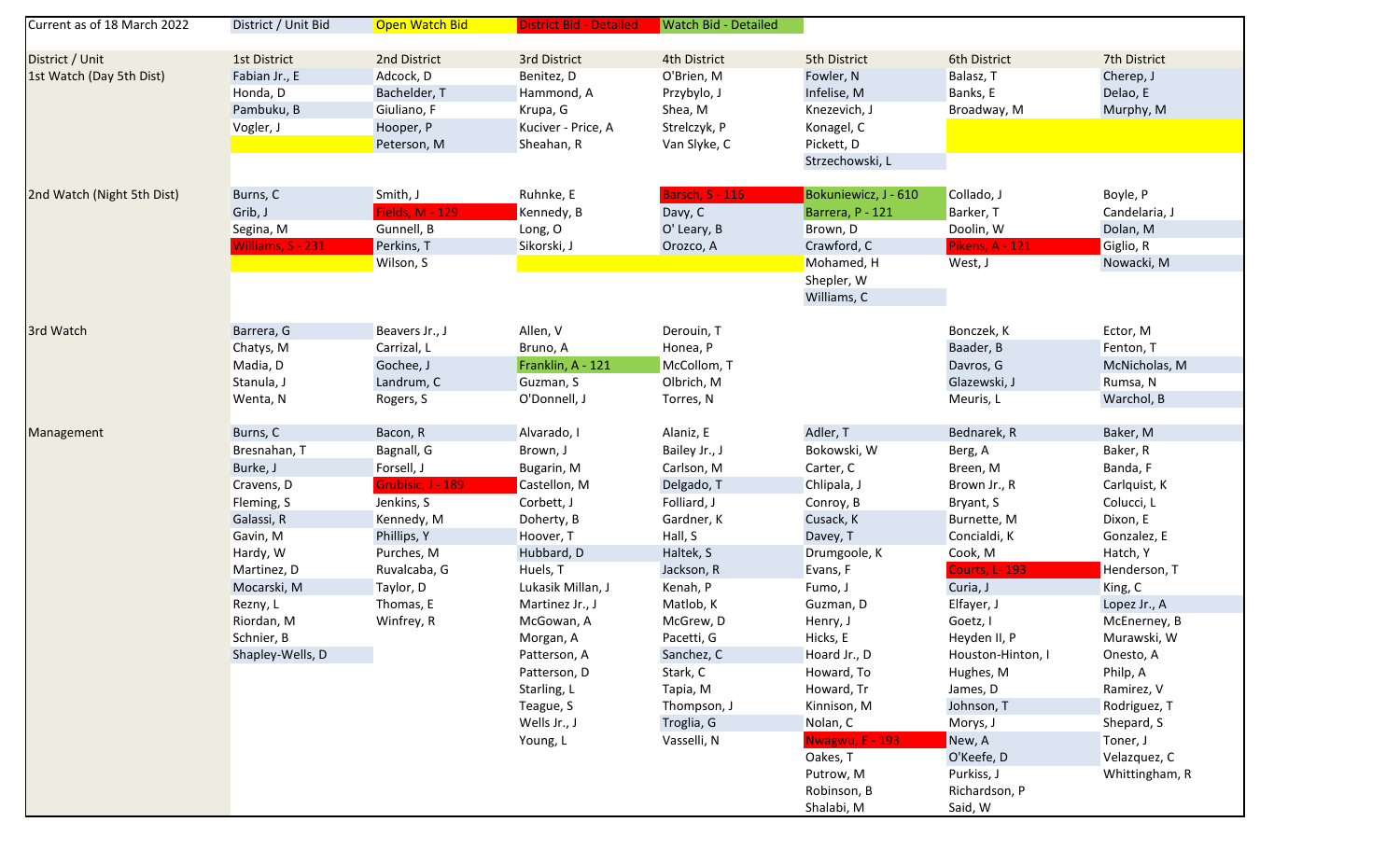|                     |                    |                    |                       | Thompson, P<br>Watson Jr., V<br>Wedster, N<br>Williams, V | Scales, M<br>Warner, M<br>Wiechert, L<br>Zaragoza, G |                       |
|---------------------|--------------------|--------------------|-----------------------|-----------------------------------------------------------|------------------------------------------------------|-----------------------|
| Detailed Out        | Detailed Out       | Detailed Out       | Detailed Out          |                                                           |                                                      | Detailed Out          |
| Boyd, Sh - 441      | Ascencio, R - 121  | Arambula, S - 125  | Alvarado, J - 716     | Detailed Out                                              | Detailed Out                                         | Abdelmajed, A - 212   |
| Boyd, St - 153      | Davis, M - 543     | Celio, V - 189     | Barsch, S - 116       | Barrera, P - 121                                          | Berry, T - 195                                       | Amelio, P - 606       |
| Chuchro, M - 125    | Duarte, C - 143    | Clark, E - 220     | Binfa, D - 124        | Bokuniewicz, J - 610                                      | Bittner, S - 620                                     | Belcher, J - 124      |
| Delaney, R - 604    | Edwards, R - 376   | Dal Ponte, J - 189 | Coleman, M - 191      | Brown, C - 145                                            | Branch, M - 193                                      | Caridine Jr., D - 124 |
| DelGado, X - 059    | Eichman, C - 189   | Dobda, A - 376     | Drzewiecki, J - 166   | Camarillo Jr., R - 715                                    | Cabral, A - 193                                      | Cavanaugh, M - 193    |
| Gleeson, K - 715    | Fields, M - 129    | Franklin, A - 121  | Fitzpatrick, J - 610  | Coffey, F - 189                                           | Carroll, S - 004                                     | Cleggett, J - 241     |
| Guevara, J - 121    | Grubisic, J - 189  | Goosherst, D - 715 | Frestel, K - 115      | Gaines Jr., R - 143                                       | Cobb, T - 145                                        | Corbett, T - 116      |
| Kenter, J - 220     | Nichols, R - 138   | Hattula, C - 133   | Grissett Jr., J - 116 | Hickey, T - 166                                           | Collins, T - 376                                     | Cortesi, N - 620      |
| McElrath, D - 376   | Peplinski, R - 125 | Hillard, T - 126   | Honkisz, C - 376      | Jones, A - 376                                            | Courts, L-193                                        | Costello, M - 261     |
| O'Hara, J - 716     | Reyes, G - 116     | Jaycox, P - 376    | Janik, A - 620        | Kenny, S - 166                                            | Darko, L - 121                                       | Cvetkovic, S - 376    |
| Spataro, B - 057    | Rodriguez, R - 171 | Johnson, C - 189   | Junious, C - 716      | Malinowski, M - 102                                       | Delacy, R - 610                                      | Gasca, A - 057        |
| Strazzante, A - 121 | Rumbaugh, J - 620  | Johnson, R - 189   | Kasput, M - 715       | McKeithen, G - 376                                        | Dennis, A - 189                                      | Habiak Jr., G - 211   |
| Williams, S - 231   | Rutlin, I - 135    | Leighton, E - 376  | Padilla, E - 193      | Nelson-Jones, N - 716                                     | Estrada, J - 143                                     | Hamilton, J - 189     |
|                     | Schmitz, P - 715   | Mendoza, M - 189   | Poston, A - 051       | Nwagwu, E - 193                                           | Guerrero, V - 142                                    | Hurley, M - 142       |
|                     | Shrake, M - 608    | Muhammad, K - 172  | Prazmowski, M - 716   | Perilli, T-163                                            | Hampton, L - 620                                     | Landrum, J - 341      |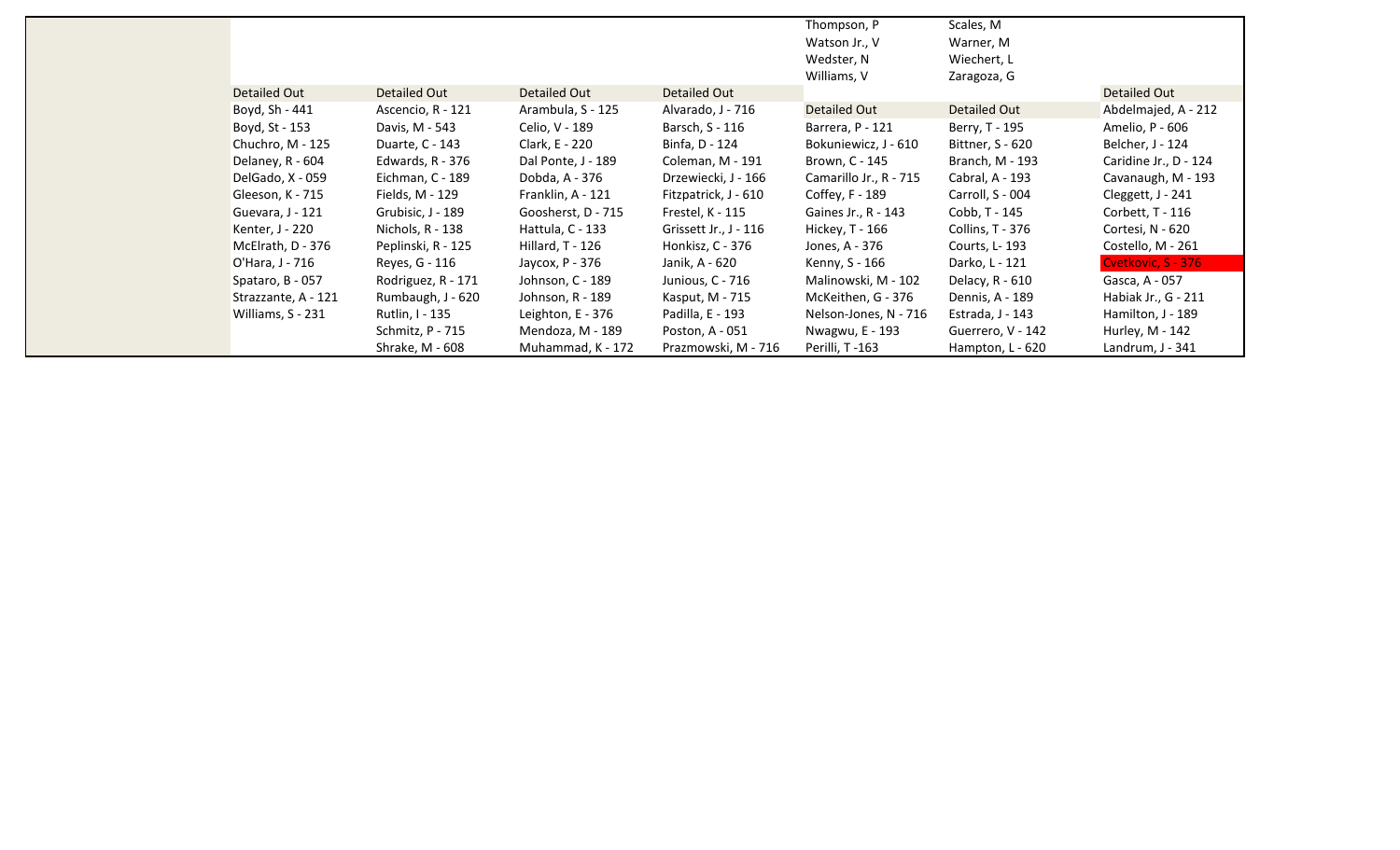|             | <b>Walton, Y - 376</b> | Oden, R - 341       | Vivanco, A - 211 | Stapleton, S - 133 | Harty, R - 241         | Mega, M - 079          |
|-------------|------------------------|---------------------|------------------|--------------------|------------------------|------------------------|
|             |                        | Parages, M - 214    | Walker, R - 167  | Uchman, S - 166    | Heard, A - 123         | O'Shaughnessy, J - 189 |
|             |                        | Richardson, R - 701 |                  |                    | Hilliard, M - 143      | Piesiewicz, A - 162    |
|             |                        | Soto, S - 171       |                  |                    | Hosley, A - 121        | Rogan-Stenis, T - 121  |
| Detailed In | Detailed In            |                     | Detailed In      | Detailed In        | Jarosz, S - 606        | Rosario, J - 216       |
|             |                        |                     |                  |                    | Johnson, B - 193       | Sampson, O - 376       |
|             |                        |                     |                  |                    | Kaczynski, J - 261     | Skupien, D - 716       |
|             |                        | Detailed In         |                  |                    | Malm, M - 189          | Tate, M - 212          |
|             |                        |                     |                  |                    | Matthews, T - 189      | Woods, K - 117         |
|             |                        |                     |                  |                    | <b>Pikens, A - 121</b> |                        |
|             |                        |                     |                  |                    | Rice Jr., R - 124      | Detailed In            |
|             |                        |                     |                  |                    | Sanchez, R - 189       | Moore, D - 124         |
|             |                        |                     |                  |                    | Sellers, K - 606       |                        |
|             |                        |                     |                  |                    | Williams III, H - 136  |                        |
|             |                        |                     |                  |                    | Wright, B - 180        |                        |
|             |                        |                     |                  |                    |                        |                        |
|             |                        |                     |                  |                    |                        |                        |
|             |                        |                     |                  |                    |                        |                        |
|             |                        |                     |                  |                    |                        |                        |
|             |                        |                     |                  |                    |                        |                        |
|             |                        |                     |                  |                    | Detailed In            |                        |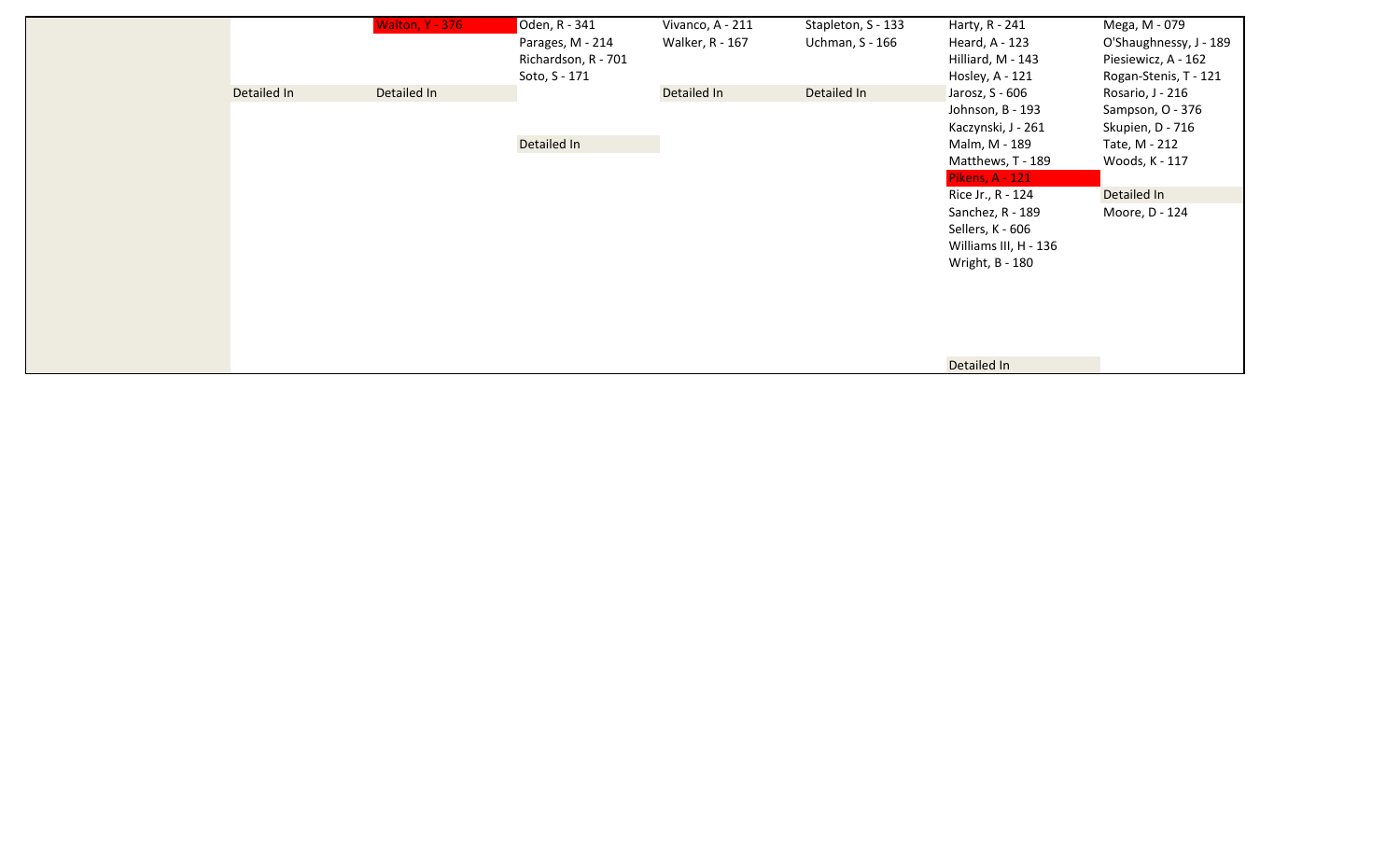| 8th District     | 9th District     | 10th District    | 11th District    | 12th District | 14th District     | 15th District | 16th District    | 17th District          |
|------------------|------------------|------------------|------------------|---------------|-------------------|---------------|------------------|------------------------|
| Derouin, E - 127 | Alonso, J        | Redelsperger, A  | Stachura, M      | Calderon, A   | Burright, D       | DiPinto, J    | Griffin, L       | <b>Beran, T - 121</b>  |
| Hamid, A         | Brock, S         | Sanchez, W       | Gardner, E       | Enriquez, J   | Stevens, M        | Gentile, J    | Szubski, S       | Malczynski, R          |
| Loughney, J      | Crotty, R        | Slawson, G       | Hozian, P        | Patrick, A    |                   | Kraushaar, J  |                  | Maldonado, I           |
| Polanek, G       | Hernandez, M     | Timmerman, S     | Tegtmeier, M     | Schultz, B    |                   | Losik, T      |                  | Redelsperger, N        |
| Turrise, R       | Otten, M - 059   |                  |                  | Trobiani, M   |                   |               |                  | Wertepny, C            |
|                  |                  |                  |                  |               |                   |               |                  |                        |
| Flores, G        | Bailey, T        | Kadus, A         | Geyer, K         | Burke, S      | Allen, H          | Barron, J     | Banaskiewicz, P  | Creeth, R              |
| Martin, S        | Devan, B         | Majerczyk, G     | Lasch, A         | Anderson, S   | Gallagher, M      | Callaghan, B  | Danielson, L     | Daniels, D             |
| Tully, S         | Flisk, M         | Martinez, R      | Vanek, M         | Lambert, J    | Hussey, T         | Leslie, R     | Podkowa, R       | Kowalski, D            |
|                  | Verta, J         | Mata, R          |                  | Vargas, J     | Jugo, S           | Printz, D     | Rentner, R       | Muszynski, M           |
|                  |                  | Oswald, J        |                  | Young, A      | Varela, J         | Tierney, J    | Scherer, K       | Sullins, E             |
|                  |                  |                  |                  |               |                   |               |                  |                        |
| Chudy, J         | Doherty, C - 630 | Alvarez, A       | Conway, M        | Augle, M      | Granias, G        | Daquilante, M | Blaul, J         | Brannigan, M           |
| Glenke, J        | Jaros, T         | Haro, J          | Deferville, J    | Lule, J       | Iramiya, A        | Gilliland, T  | Noncz, G         | Eberlin, P             |
| Hoffman, J       | Mendez, I        | Onesto, A        | Herrick, T       | Macniff, C    | Martin, M         | Lisowski, J   | Planey, J        | Medina, R              |
| Komosa, E        | Sabella, A - 124 | Pulia, S         | Vasavid, J       | Medina, V     | Mescall, K        | Mirus Jr., J  | Sedlacek, P      | <b>Onesto, M - 114</b> |
| Sabatino, S      | Saladino, J      | Urban, N         | Young, P         |               | Sopikiotis, C     | Nowak, M      | Torres Jr., W    | Topczewski, B          |
| Brittain, M      | Aaldrich, J      | Alonzo, S        | Archer, S        | Chen, B       | Conlisk, B        | Caraballo, E  | Aaron, J         | Coughlin, M            |
| Carroll, P       | Bautista, J      | Augle, L         | Batey, T         | Foster, M     | Edens, M          | Fischer, N    | Arroyo, M        | Gomez, R               |
| Celani, S        | Brownfield, C    | Bertrand, J      | Deltoro, M       | Geisbush, J   | Hansson, J        | Hanrahan, T   | Czarnick, J      | Iza, D                 |
| Ciraulo, J       | Campbell, M      | Claudio, E       | Dragojlovich, N  | Johnson, M    | Lopez, C          | Hendry, J     | Dratwa, W        | Kellinger, R           |
| Conneely, J      | Casale Jr., F    | Corral, A        | Duran, R         | Karczewski, M | Nicpon, A         | Holler, J     | Kessem, A        | Leahy, K               |
| Dougherty, C     | Conway, D        | Guzman, M        | Gallegos, M      | Mikhail, Z    | Parizanski, J     | Holmes, M     | Sanchez, C       | Martin, T              |
| Dougherty, E     | Darling, P       | Lara, I          | Gonzalez Jr., R  | Mok, K        | Sammon, D         | Houlihan, S   | Schachelmayer, J |                        |
| Hickey, J        | Dattulo, J       | Ludwig, D        | Gonzalez, E      | Ontiveras, G  | Theodoropoulos, C | Hubbard, R    | Toledo, A        |                        |
| Hodges, D        | Dimas, C         | Murphy, B        | Haworth, J       | Sautkus, S    |                   | Kerkeres, T   |                  |                        |
| Kapior, M        | Leonard, A       | Olsen, N         | Jackowski, N     | Schmit, G     |                   | Larson, A     |                  |                        |
| Krass, R         | Lindskog, K      | Palmer, M        | Kotlarz, S       | Solis Jr., P  |                   | Lepine, W     |                  |                        |
| Lopez, M         | Martin, C        | Pater, R         | Layne, J         |               |                   | Lopez, N      |                  |                        |
| Malloy, M        | McCallum, R      | Quinn-Munoz, E   | Malczewski, M    |               |                   | Meagher, P    |                  |                        |
| Rewers, R        | McCarthy, J      | Ruiz, L          | Mionskowski, R   |               |                   | Mulkerrin, S  |                  |                        |
| Walsh, M         | Murphy, E        | Silva Arreola, J | Nelson, M        |               |                   | Nunez, M      |                  |                        |
|                  | Torres, Jr., G   | Silva Jr., A     | Nowak, J         |               |                   | Paulson, R    |                  |                        |
|                  |                  | Strelczyk, G     | Obrzut, J        |               |                   | Petrusonis, j |                  |                        |
|                  |                  | Theodore, P      | Placencia Jr., R |               |                   | Rodriguez, J  |                  |                        |
|                  |                  | Torres, P        | Price, S         |               |                   | Schroeder, D  |                  |                        |
|                  |                  | Villa, D         | Rizzi, J         |               |                   | Schurman, A   |                  |                        |
|                  |                  |                  | Roberts, G       |               |                   | Scott, D      |                  |                        |
|                  |                  |                  | Robinson, H      |               |                   | Vargas Jr., R |                  |                        |
|                  |                  |                  | Sandoval, A      |               |                   | Walsh Jr., M  |                  |                        |
|                  |                  |                  |                  |               |                   |               |                  |                        |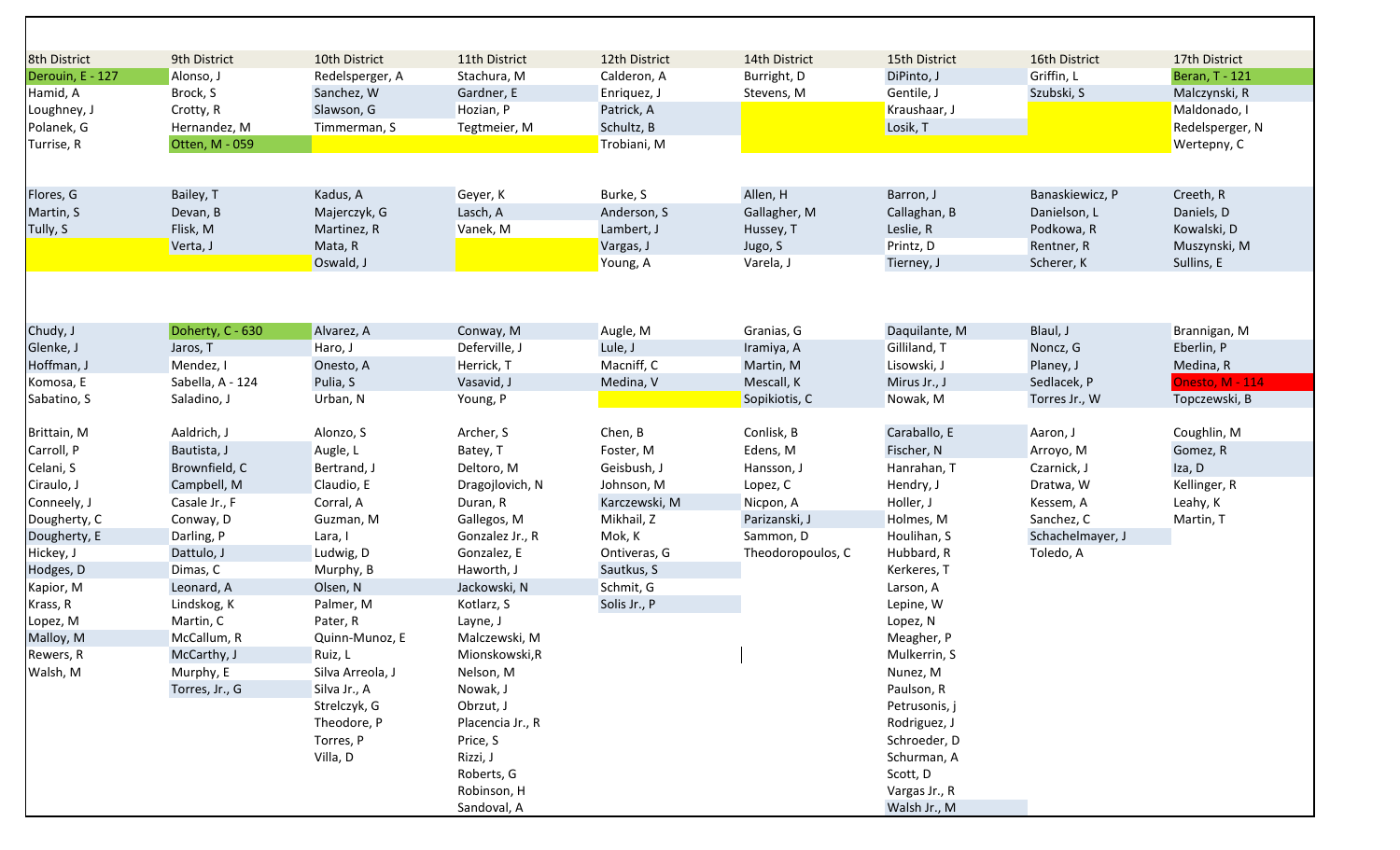|                        |                     |                        | Santiago, C<br>Sardo, M<br>Stover, O |                        |                     | Waterstraat, R<br>Wyroba, A |                     |                    |
|------------------------|---------------------|------------------------|--------------------------------------|------------------------|---------------------|-----------------------------|---------------------|--------------------|
|                        |                     |                        | Thomas, B                            |                        |                     |                             |                     |                    |
| Detailed Out           | <b>Detailed Out</b> | <b>Detailed Out</b>    | Vidljinevic, T                       | <b>Detailed Out</b>    | <b>Detailed Out</b> | <b>Detailed Out</b>         | <b>Detailed Out</b> | Detailed Out       |
| Bikulcius, E - 166     | Aguilera, L - 216   | Bryk, J - 102          | Wasielewski, C                       | Dorn, M - 716          | Lopez, L - 376      | Aguirre, P - 171            | Hager, B - 213      | Beran, T - 121     |
| Bird, D - 193          | Carli, D - 261      | Escalante, J - 197     | White, E                             | Flatley, $S - 213$     | Reyes, M - 143      | Barnes, D - 545             | Martin, S - 715     | Moreno, R - 060    |
| Cunningham, J - 114    | Doherty, C - 630    | Franks, R - 177        |                                      | Fleischhacker, D - 171 | Ruzas, S - 716      | Guerin, M - 701             | Poulos, J - 163     | Onesto, $M = 114$  |
| Derouin, E - 127       | Dorris, J - 715     | Frausto, J - 127       | Detailed Out                         | Garrison, M - 129      | Valentin, A - 059   | Hanson, K - 196             | Rhodes, B - 121     | Patel, H - 138     |
| Desmond, J - 124       | Finegan, T - 112    | Garcia, M - 353        | Alioto, R - 102                      | Hayman, P - 715        |                     | Harris, J - 214             |                     | Rodriguez, R - 189 |
| Dorng, T - 610         | Hladik, J - 261     | Gorzkowski, T - 610    | Baltazar, R - 193                    | Ly, M - 716            |                     | Holt, J - 121               | Detailed In         | Unizycki, G - 059  |
| Graber, D - 376        | Kennedy, J - 211    | Hickey, D - 610        | Chorak, R - 213                      | Morales, W - 215       | Detailed In         | Kane, B - 716               |                     |                    |
| Mc Gee, J - 189        | Kim, H - 716        | Jackson, R - 045       | Colon, J - 045                       | O'Connor, J - 715      |                     | Lipa, N - 716               |                     |                    |
| Otruba, C - 131        | Otten, M - 059      | <b>Kruger, K - 193</b> | Gallagher, M - 168                   | Pietrsiewicz, P - 716  |                     | Miura, C - 214              |                     | Detailed In        |
| Shemash, M - 715       | Sedevic, J - 142    | Marino, H - 121        | Holtkamp, K - 114                    | Richardson, A - 124    |                     | Olugbala, A - 121           |                     |                    |
| Siergiej, J - 162      | Spisak, K - 124     | Mikaitis, A - 138      | Josephs, P - 189                     | Schnoor, K - 114       |                     | Rivera, R - 193             |                     |                    |
| <b>Walker, C - 376</b> | Sullivan, D - 124   | Perez, J - 610         | Maraffino, C - 189                   | Tsoukalas, H - 124     |                     | Salgado, E - 150            |                     |                    |
|                        | Tucker, J - 716     | Piwnicki, G - 121      | Palma, T - 715                       | Yee, S - 188           |                     | Stacker, G - 620            |                     |                    |
|                        | Uribe, M - 143      | Pratscher, T - 640     | Piek, R - 715                        |                        |                     | Stephens, K - 189           |                     |                    |
| Detailed In            | Vences, S - 544     | Rojas, J - 189         | Reyes, S - 214                       | Detailed In            |                     | Wallace, C - 193            |                     |                    |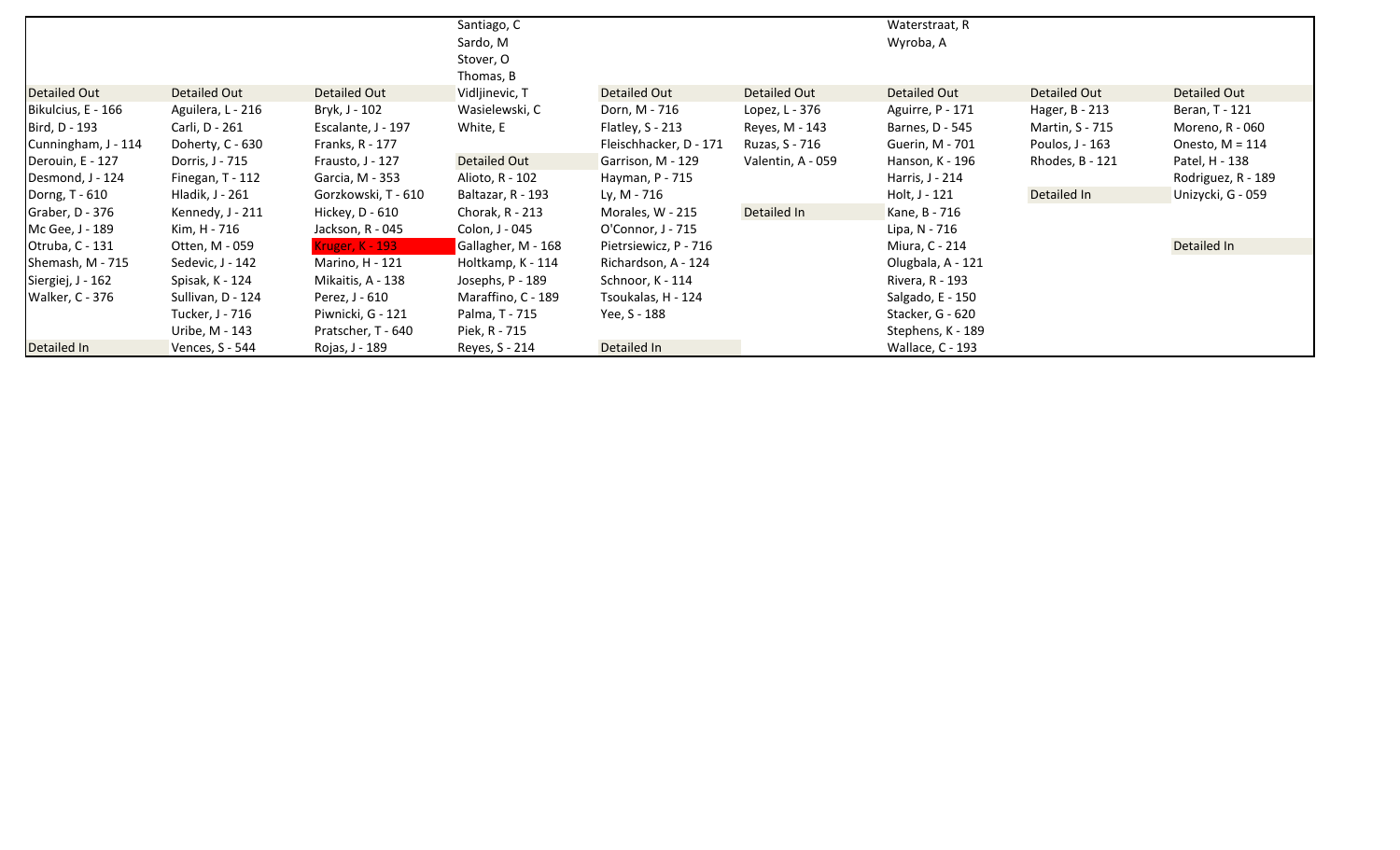| Zattair, N - 189 | Salvador, R - 193<br>Smith, J - 716 | Riga, Jr., W - 135<br>Sandoval, P - 195 | Detailed In |  |
|------------------|-------------------------------------|-----------------------------------------|-------------|--|
| Detailed In      | Uribe Jr., M - 214                  | Schulter, P - 640                       |             |  |
| Sabella, A - 124 | Vega, T - 102<br>Wise, L - 059      |                                         |             |  |
|                  |                                     | Detailed In                             |             |  |
|                  |                                     |                                         |             |  |
|                  |                                     |                                         |             |  |

Detailed In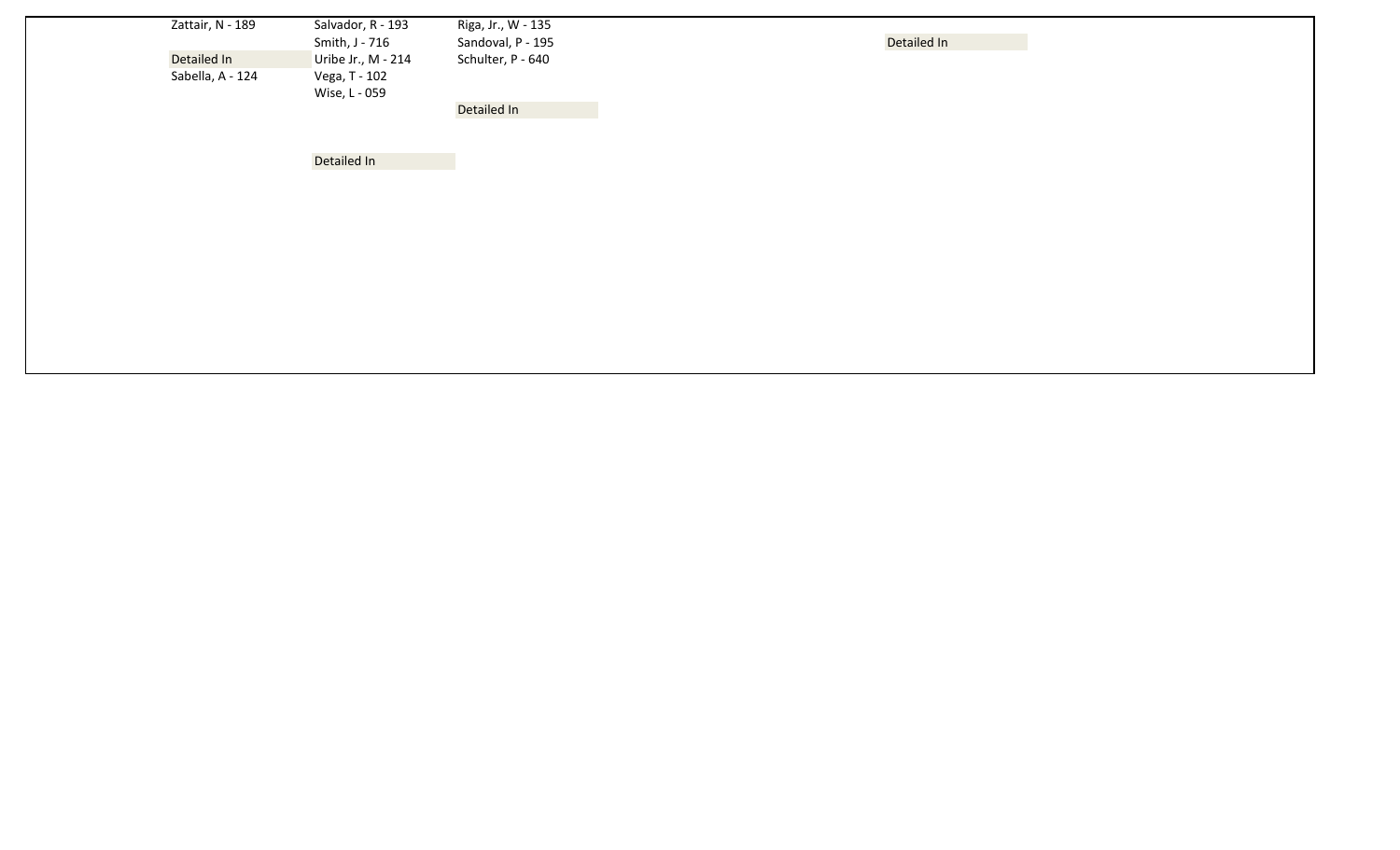| 18th District  | 19th District | 20th District | 22nd District   | 24th District | 25th District | Airport North / 050 | Airport South / 051 | Traffic / 145    |
|----------------|---------------|---------------|-----------------|---------------|---------------|---------------------|---------------------|------------------|
| Freund, D      | Bronkema, R   | Dineen, M     | Fernandez, J    | Gaytan, L     | Dimalanta, A  | Rodriguez, D        | Ware, T             | Daray, L         |
| Gibson, M      | Drews, T      | Fager, E      | Pentrancosta, A | lvy, R        | Gonzalez, C   |                     |                     |                  |
| Ronneberg, T   | Ferizovoc, A  | Ficht, L      | Scapardine, M   | Melanis, G    | Keeney, M     |                     |                     |                  |
| Rosas, A       | Haleas, D     | Lamberty, C   |                 | Powers, M     | Osbourne, R   |                     |                     |                  |
| Zatora, T      | Jankowski, R  | Lipinski, T   |                 |               | Shevlin, J    |                     |                     |                  |
|                |               |               |                 |               |               |                     |                     |                  |
| Hagen, G       | Brannigan, P  | Gibbons, D    | Doherty, R      | Kumiega, D    | Deja, D       | Burgos, L           | Uldrych, M          | Brown. C         |
| Hainzl, R      | Gonzalez, C   | Kusar, J      | Pietrzak, S     | Kujawa, C     | Dineen, T     |                     |                     |                  |
| Martinez, D    | Gutierrez, F  | McCall, D     | Pionke, J       | Maglaras, S   | Flechsing, M  |                     |                     |                  |
| Schmidt, C     | Hein, M       | Schmidt, R    | Wilkerson, R    | Marcellino, F | Keenan, S     |                     |                     |                  |
| Vanek, A       | Ward, A       |               |                 | Quadri, S     | Tews, N       |                     |                     |                  |
|                |               |               |                 |               |               |                     |                     |                  |
| Angus, W       | Allen, J      | Falardeau, D  | Hurley, E       | Fiala, R      | Corter, D     | Cotter, T           | Orlando, P          |                  |
| Kuzmznovski, G | Artiga, G     | Morales, H    | Howard, R       | McCauley, M   | Francis, T    |                     |                     |                  |
| Pietryla, S    | Cosgrove, P   | Scanlon, W    | Montesdeoc, J   | Stachula, C   | Hawwat, S     |                     |                     |                  |
| Simon, T       | Heger, R      | Schaller, M   | Shoup, R        | Vanourek, J   | Tews, M       |                     |                     |                  |
| Vogt, V        | White, M      |               | Vacek, C        | Yousif, E     |               |                     |                     |                  |
|                |               |               |                 |               |               |                     |                     |                  |
| Bartz, M       | Calvo, O      | Karpiel, T    | Brown, G        | Bolanos, W    | Aguirre, R    | Conroy, P           | Alvarez, R          | Martinez, Jr., R |
| Bell, C        | Dunderdale, C | Keane, P      | Campbell, E     | Finley, A     | Azzaretto, B  | Corlett, M          | DeLuna Jr., G       | McKee, L         |
| Considine, Joe | Haddad, M     | Pol, P        | Campos Jr., G   | Fischer, R    | Blachut, J    | Fico, C             | Rouse, G            | Serpe, A         |
| Eitel, L       | Hernandez, A  | Rickher, M    | Connors, K      | Magallon, R   | Calder, W     | Gonzalez, N         |                     |                  |
| Harris, J      | Ksiazek, M    | Rodriguez, J  | Doskocz, J      | McHale, B     | Carreno, J    | Hervai, C           |                     |                  |
| Higgins, J     | Levine, A     | Santiago, J   | Egan, M         | Mullany, D    | Duckhorn, N   | Laufer, J           |                     |                  |
| Plovanich, M   | Rolon, R      | Struke, M     | Fenton, K       | Sisk, S       | Gonzalez, L   | Pierri, F           |                     |                  |
| Ramirez, G     | Rubald, Z     |               | Kellam, R       | Sofere, J     | Kane, R       | Pucillo, R          | <b>Detailed Out</b> | Detailed Out     |
| Ranzzoni, E    | Slater, J     |               | Killen, K       |               | Kravitz, S    | Walter, S           |                     | Spyker, W - 376  |
| Rigan, K       | Surma, T      |               | Lopez, O        |               | Lieblick, J   |                     |                     |                  |
| Sandoval, J    | Utz, J        |               | Milenkovic, V   |               | Lopez, A      |                     |                     |                  |
| Schaffer, R    |               |               | Steinbrenner, R |               | Meilinger, C  |                     |                     |                  |
| Schenk, C      |               |               | Walsh, M        |               | Nomellini, M  | <b>Detailed Out</b> | Detailed In         | Detailed In      |
| Seng, E        |               |               |                 |               | Ramos, G      |                     |                     |                  |
| Vitellaro, M   |               |               |                 |               | Ramos, I      |                     |                     |                  |
|                |               |               |                 |               | Salvage, M    | Detailed In         |                     |                  |
|                |               |               |                 |               | Sheehan, T    |                     |                     |                  |
|                |               |               |                 |               | Stojack, M    |                     |                     |                  |
|                |               |               |                 |               | Toledo, P     |                     |                     |                  |
|                |               |               |                 |               | Tracey, K     |                     |                     |                  |
|                |               |               |                 |               | Turcinovic, E |                     |                     |                  |
|                |               |               |                 |               | Viverito, V   |                     |                     |                  |
|                |               |               |                 |               |               |                     |                     |                  |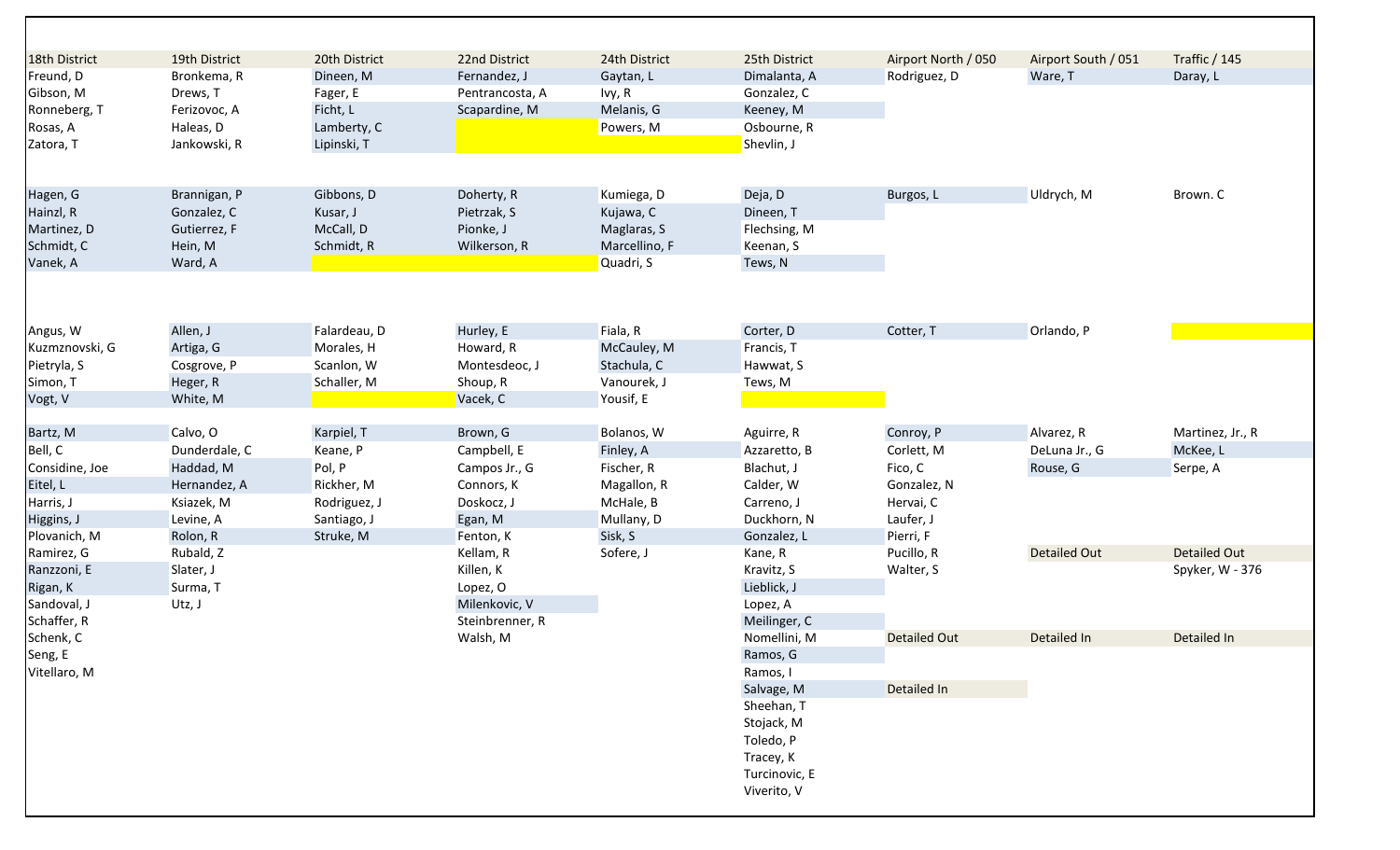| Detailed Out                                                                                                          | Detailed Out                                                                                                          | Detailed Out                                             | Detailed Out                                                                | Detailed Out                                                                                                     | Detailed Out                      |
|-----------------------------------------------------------------------------------------------------------------------|-----------------------------------------------------------------------------------------------------------------------|----------------------------------------------------------|-----------------------------------------------------------------------------|------------------------------------------------------------------------------------------------------------------|-----------------------------------|
| Brohlin, S - 121<br>Buenrostro, M - 213<br>Defelice, R - 721<br>Lohse, W - 543<br>Rogers, A - 188<br>Stoyias, T - 127 | Angelo, D - 124<br>Calvino, J - 545<br>Edwards, T - 191<br>Kerstein, B - 166<br>Lorenz, R - 715<br>Perez, Angel - 124 | Escalante, E - 341<br>Trepelas, M - 215<br>Wolf. W - 630 | McNamara, M - 261<br>Murdoch, T - 129<br>Odoms, L - 111<br>Roberts, G - 543 | Baety, D - 120<br>Bartuch, J - 121<br>Chambers, P - 650<br>Clark, W - 721<br>Dyckman, J - 215<br>Lausen, E - 716 |                                   |
| Tanaka, J - 116                                                                                                       | Young, R - 376                                                                                                        |                                                          |                                                                             |                                                                                                                  | Olson, T - 191                    |
| Thompson, N - 129                                                                                                     | Zapata, J - 193                                                                                                       | Detailed In                                              | Detailed In                                                                 | Detailed In                                                                                                      | Rivera, J - 171<br>Simon, J - 192 |
| Detailed In                                                                                                           | Detailed In                                                                                                           |                                                          |                                                                             |                                                                                                                  | Zogg, P - 716                     |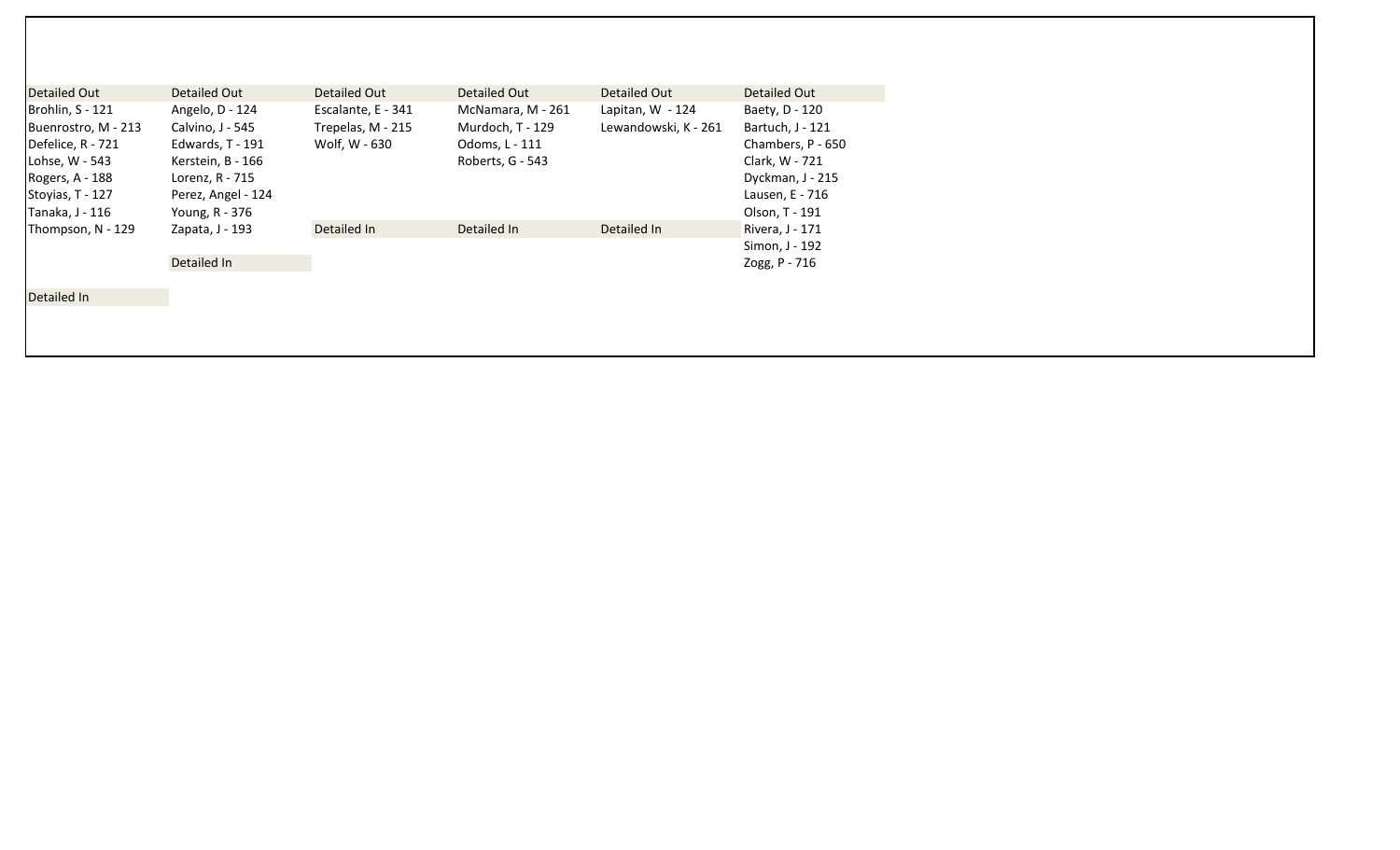Detailed In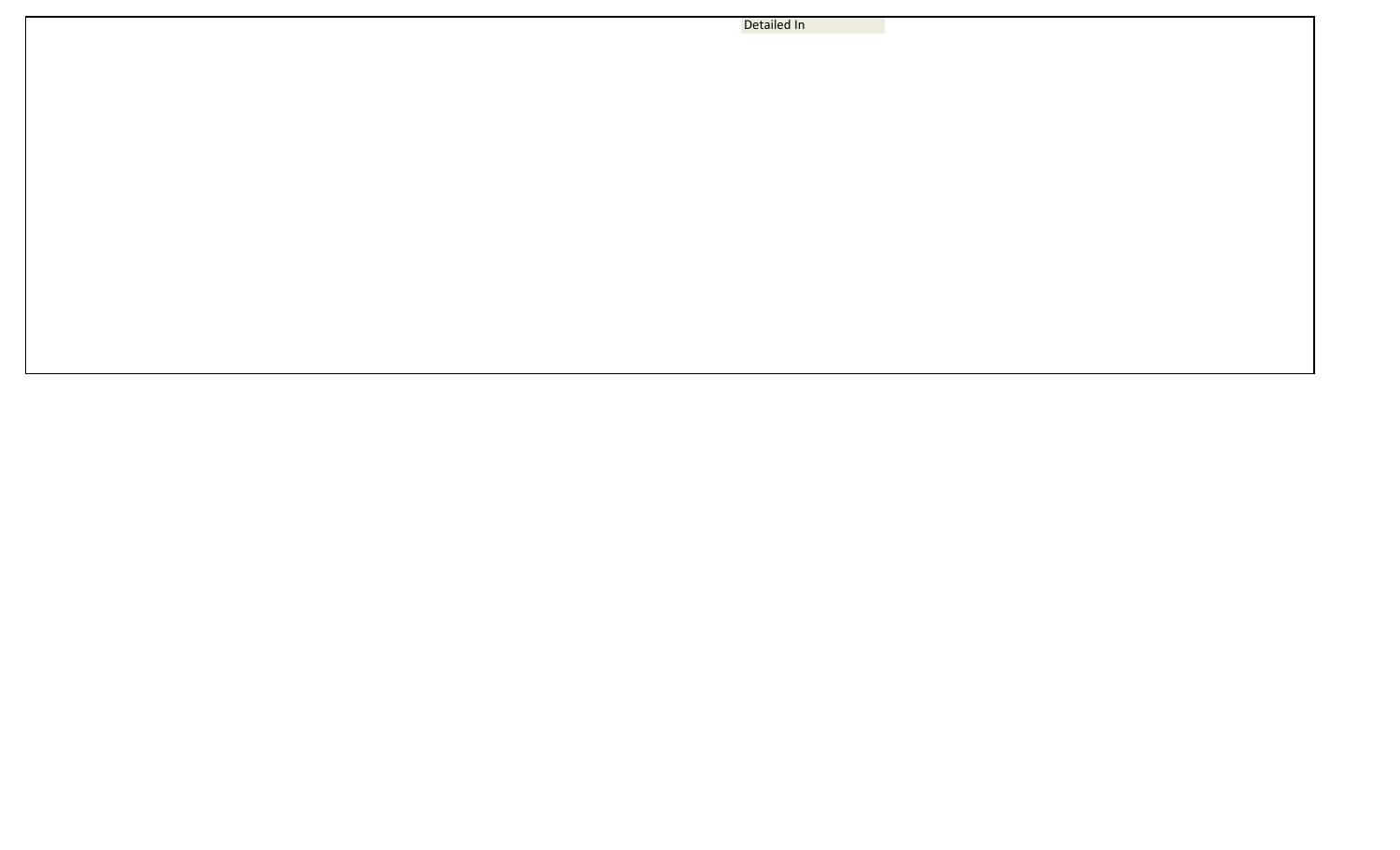| Central Detention / 171 | Mass Transit / 701            |
|-------------------------|-------------------------------|
| Butler, J               |                               |
|                         |                               |
| Blanton, G              |                               |
|                         |                               |
| Slowinski, J            | Gopez, F                      |
|                         |                               |
|                         | Curry, J                      |
|                         | Daniels, T                    |
|                         | Heard, D                      |
|                         | McGlynn, P<br>O'Shaugnessy, T |
|                         |                               |
| <b>Detailed Out</b>     | <b>Detailed Out</b>           |
| Kant, M - 121           | Cano, J - 353                 |
| Detailed In             | Detailed In                   |
|                         | Orlando, N - 189              |